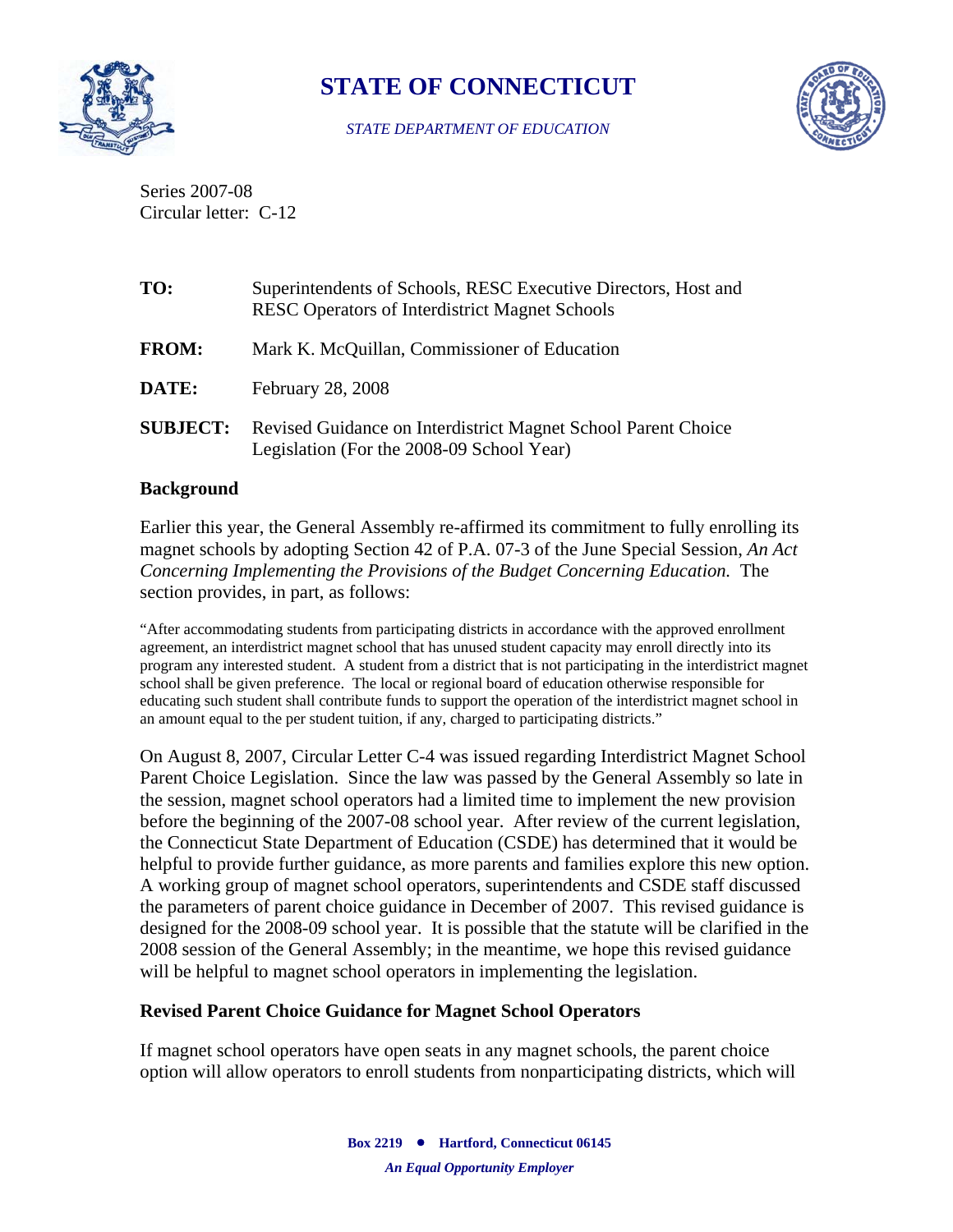Revised Guidance on Interdistrict Magnet School Parent Choice Legislation February 28, 2008 Page 2

then be required to pay tuition. Should operators choose to exercise this option, CSDE recommends the following:

- 1. Interdistrict magnet school operators should contact participating districts with which they partner. These districts may be considered exempt from the parent choice option. For purposes of this guidance, CSDE will consider any school districts that enroll five percent of its students in interdistrict magnet schools and the Open Choice program participating districts. (See chart for town-by-town enrollment calculations.) CSDE urges magnet school operators to recruit in towns not meeting this target. Districts participating at five percent and above should be recruited by magnet school operators only as a final effort to address unused student capacity.
- 2. Interdistrict magnet school operators are urged to target recruitment efforts in underrepresented school districts (nonparticipating school districts). This is important in light of the provision in the new law that requires interdistrict magnet schools to give preference for unused student capacity to nonparticipating school districts. Students remaining on waiting lists cannot be offered slots in magnet schools in favor of a student from a nonparticipating school district unless the participating school district is willing and financially able to increase its number of enrolled students as part of its enrollment commitment. Recruitment of students should occur in a reasonable geographic area determined by the magnet school operator.
- 3. Students who apply to attend interdistrict magnet schools from nonparticipating districts will be given preference to attend these schools, and an obligation has been created for tuition to be paid. Nonparticipating school districts have had experience with this new legislation and received tuition bills they did not anticipate. CSDE hopes that these unanticipated costs may change districts' interest in magnet schools and may motivate participation in order to protect against unplanned tuition expenses.

### **Other Key Considerations Regarding Parent Choice**

- 1. Section 10-220d of the Connecticut General Statutes requires that "Each local and regional board of education shall provide full access to regional vocational-technical schools, regional vocational agriculture centers, interdistrict magnet schools, charter schools and interdistrict student attendance programs for the recruitment of students attending the schools under the board's jurisdiction, provided such recruitment is not for the purpose of interscholastic athletic competition."
- 2. The parent choice option will also assist magnet school operators in meeting or maintaining *Sheff* desegregation goals and magnet school enrollment requirements. In addition, operations plans for all new interdistrict magnet schools will require written commitment from partner school districts.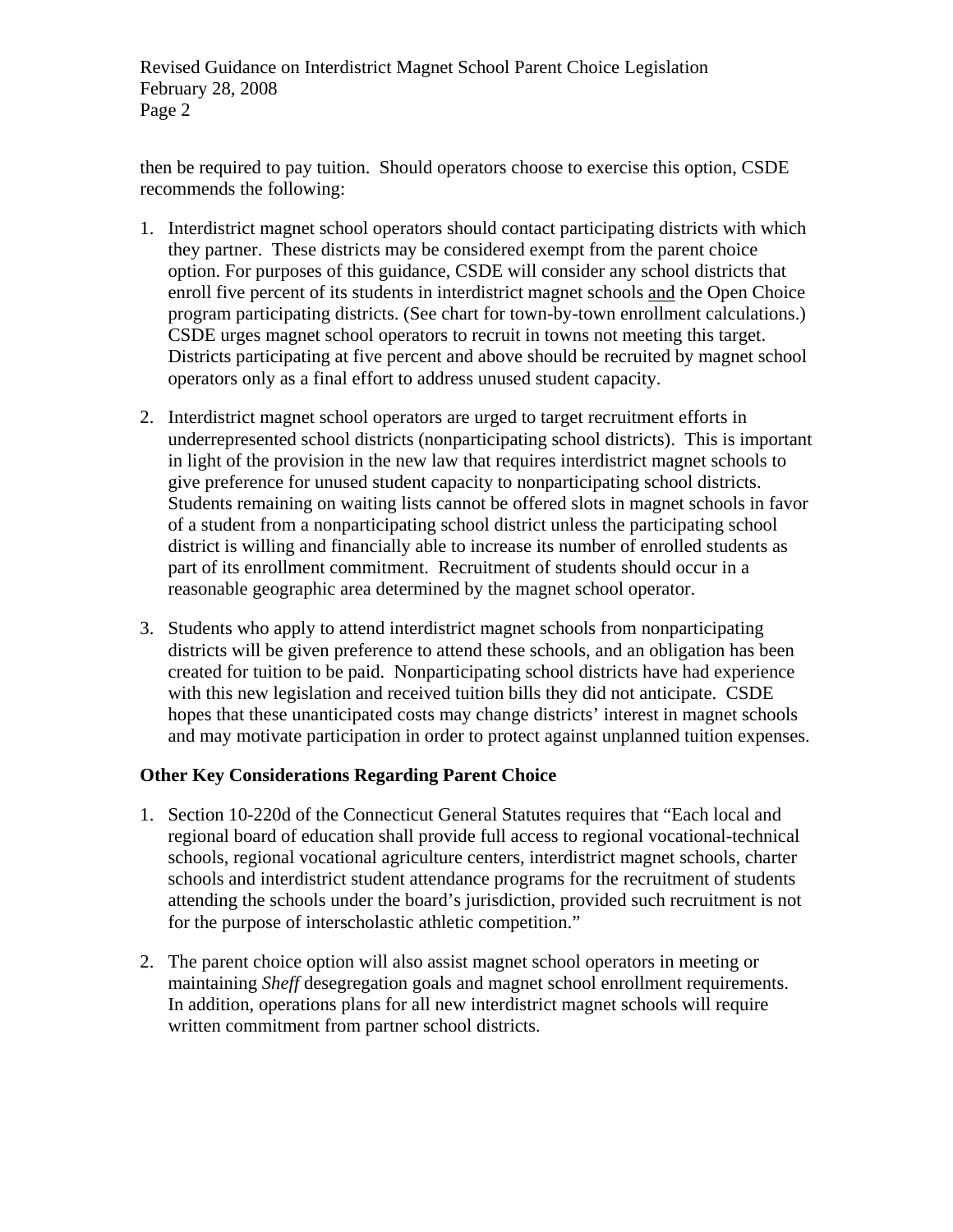Revised Guidance on Interdistrict Magnet School Parent Choice Legislation February 28, 2008 Page 3

- 3. One purpose of the parent choice option is to enable operators of magnet schools to fully finance their schools without the need for supplemental funding from the state. Should magnet school operators seek such funding in the future, the CSDE will want to know whether the operator has implemented the parent choice option to eliminate the need for additional funding to operate interdistrict magnet schools. It should be noted that there is no funding for supplemental grants for fiscal year 2008-09.
- 4. Should magnet school operators decide to implement this option, CSDE urges magnet school operators to notify partner districts and districts intended for recruitment as soon as possible and have a process in place, which should include a lottery, to select students who will be able to enroll in those slots.

# **Part-Time Magnet Programs**

Tuition arrangements are sometimes made through mutual agreements between the sending district and the parent whose student attends a part-time, partial tuition interdistrict arts magnet school. It is expected that operators will receive full tuition for its students. If not, then operators may declare the seat open, recruit a student, and then bill the sending school district. CSDE will require a full tuition to the interdistrict magnet school for purposes of eligibility for any state funding shortfall.

# **Contact Information**

Please contact Mark Linabury, Chief, Bureau of Choice Programs, at (860) 807-2119 or by e-mail at [mark.linabury@ct.gov](mailto:mark.linabury@ct.gov) or William Magnotta, Magnet Schools program manager, at (860) 807-2057 or by e-mail at [william.magnotta@ct.gov](mailto:william.magnotta@ct.gov), if you have further questions.

MKM:mla

Attachment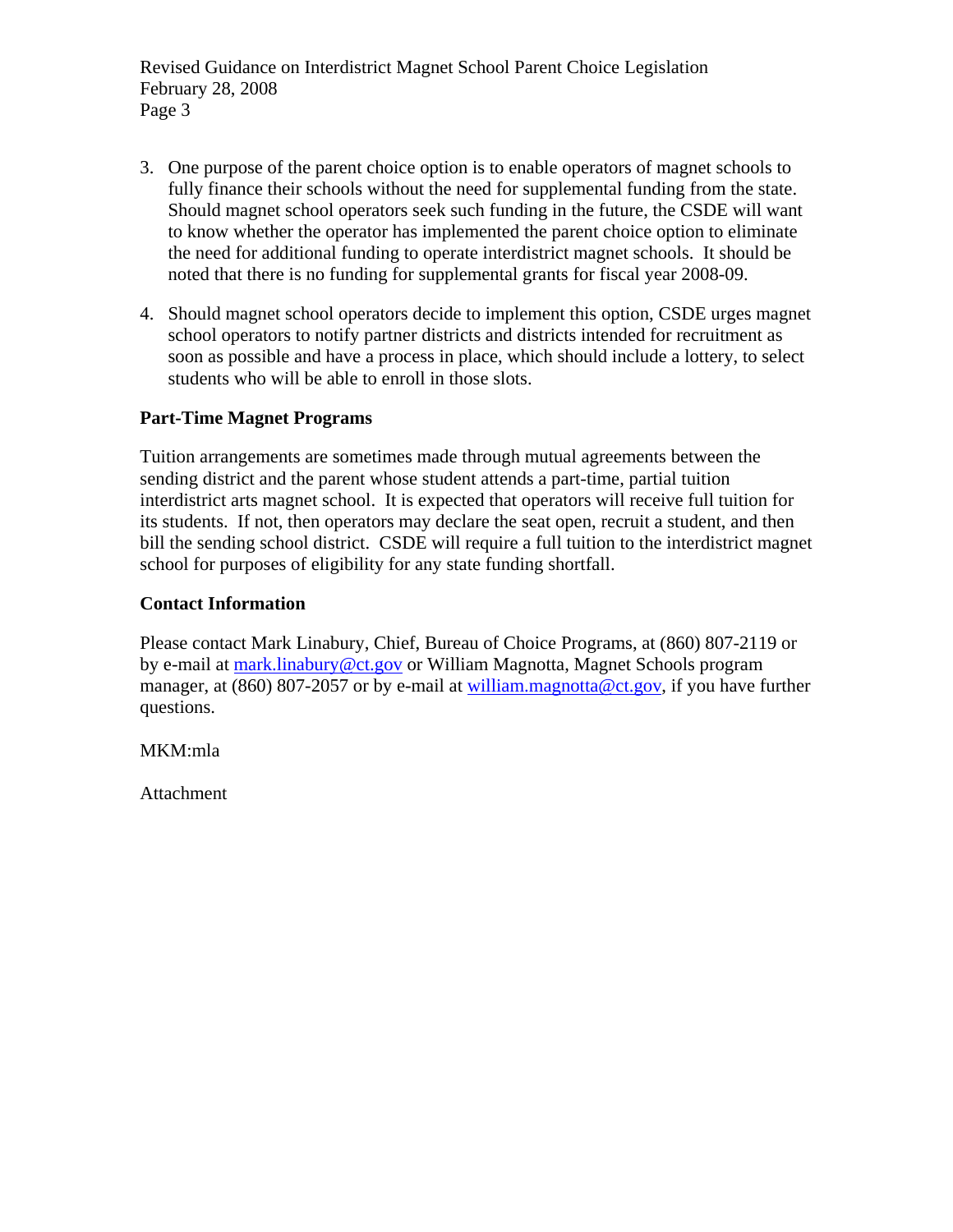# **Connecticut State Department of Education**

#### **Participation in Magnet And OPEN Choice Programs for October 2006**

| <b>Town</b>    | <b>Town</b>         | <b>Magnet/Choice</b>      | <b>Town</b>     | <b>Town</b>          | <b>Magnet/Choice</b>      | <b>Town</b>     | <b>Town</b>   | <b>Magnet/Choice</b>      |
|----------------|---------------------|---------------------------|-----------------|----------------------|---------------------------|-----------------|---------------|---------------------------|
| Code           | <b>Name</b>         | <b>Participation Rate</b> | Code            | <b>Name</b>          | <b>Participation Rate</b> | Code            | <b>Name</b>   | <b>Participation Rate</b> |
|                | Andover             | 1.88%                     | 33              | Cromwell             | 2.87%                     | 65              | Hartland      | 0.56%                     |
| $\overline{2}$ | Ansonia             | 5.02%                     | $\overline{34}$ | Danbury              | 1.74%                     | 66              | Harwinton     | 0.49%                     |
| 3              | Ashford             | 0.13%                     | 35              | Darien               | 0.13%                     | 67              | Hebron        | 0.34%                     |
| $\overline{4}$ | Avon                | 2.56%                     | 36              | Deep River           | 0.29%                     | 68              | Kent          | 0.00%                     |
| 5              | <b>Barkhamsted</b>  | 0.15%                     | 37              | Derby                | 3.82%                     | 69              | Killingly     | 0.04%                     |
| 6              | <b>Beacon Falls</b> | 0.19%                     | 38              | Durham               | 1.03%                     | 70              | Killingworth  | 0.09%                     |
| $\overline{7}$ | Berlin              | 0.76%                     | 39              | Eastford             | 0.00%                     | 71              | Lebanon       | 0.15%                     |
| 8              | Bethany             | 1.14%                     | 40              | <b>East Granby</b>   | 2.91%                     | 72              | Ledyard       | 1.01%                     |
| 9              | Bethel              | 0.03%                     | 41              | East Haddam          | 0.98%                     | 73              | Lisbon        | 0.35%                     |
| 10             | Bethlehem           | 0.18%                     | 42              | <b>East Hampton</b>  | 0.33%                     | 74              | Litchfield    | 0.39%                     |
| 11             | Bloomfield          | 17.48%                    | 43              | <b>East Hartford</b> | 9.18%                     | $\overline{75}$ | Lyme          | 1.17%                     |
| 12             | <b>Bolton</b>       | 4.83%                     | 44              | East Haven           | 3.71%                     | 76              | Madison       | 0.28%                     |
| 13             | Bozrah              | 0.00%                     | 45              | East Lyme            | 1.30%                     | 77              | Manchester    | 5.17%                     |
| 14             | <b>Branford</b>     | 1.47%                     | 46              | Easton               | 0.50%                     | 78              | Mansfield     | 0.50%                     |
| 15             | Bridgeport          | 1.52%                     | 47              | <b>East Windsor</b>  | 6.40%                     | $\overline{79}$ | Marlborough   | 0.86%                     |
| 16             | Bridgewater         | 0.00%                     | 48              | Ellington            | 1.21%                     | 80              | Meriden       | 6.32%                     |
| 17             | <b>Bristol</b>      | 0.57%                     | 49              | Enfield              | 1.94%                     | 81              | Middlebury    | 0.84%                     |
| 18             | <b>Brookfield</b>   | 1.04%                     | 50              | <b>Essex</b>         | 0.00%                     | 82              | Middlefield   | 1.74%                     |
| 19             | Brooklyn            | 0.07%                     | 51              | Fairfield            | 1.61%                     | 83              | Middletown    | 3.65%                     |
| 20             | Burlington          | 0.60%                     | 52              | Farmington           | 3.09%                     | 84              | Milford       | 1.21%                     |
| 21             | Canaan              | 0.00%                     | 53              | Franklin             | 0.00%                     | 85              | Monroe        | 1.22%                     |
| 22             | Canterbury          | 0.12%                     | 54              | Glastonbury          | 4.04%                     | 86              | Montville     | 1.27%                     |
| 23             | Canton              | 3.35%                     | 55              | Goshen               | 0.24%                     | 87              | Morris        | 0.00%                     |
| 24             | Chaplin             | 0.27%                     | 56              | Granby               | 3.71%                     | 88              | Naugatuck     | 2.10%                     |
| 25             | Cheshire            | 0.66%                     | 57              | Greenwich            | 0.13%                     | 89              | New Britain   | 2.55%                     |
| 26             | Chester             | 0.17%                     | $\overline{58}$ | Griswold             | 0.00%                     | 90              | New Canaan    | 0.05%                     |
| $27\,$         | Clinton             | 0.61%                     | 59              | Groton               | 1.76%                     | 91              | New Fairfield | 0.49%                     |
| 28             | Colchester          | 0.06%                     | 60              | Guilford             | 0.47%                     | 92              | New Hartford  | 0.09%                     |
| 29             | Colebrook           | 0.00%                     | 61              | Haddam               | 0.15%                     | 93              | New Haven     | 16.55%                    |
| 30             | Columbia            | 0.43%                     | 62              | Hamden               | 12.45%                    | 94              | Newington     | 2.05%                     |
| 31             | Cornwall            | 0.00%                     | 63              | Hampton              | 1.50%                     | 95              | New London    | 14.76%                    |
| 32             | Coventry            | 0.86%                     | 64              | Hartford             | 14.34%                    | 96              | New Milford   | 0.28%                     |